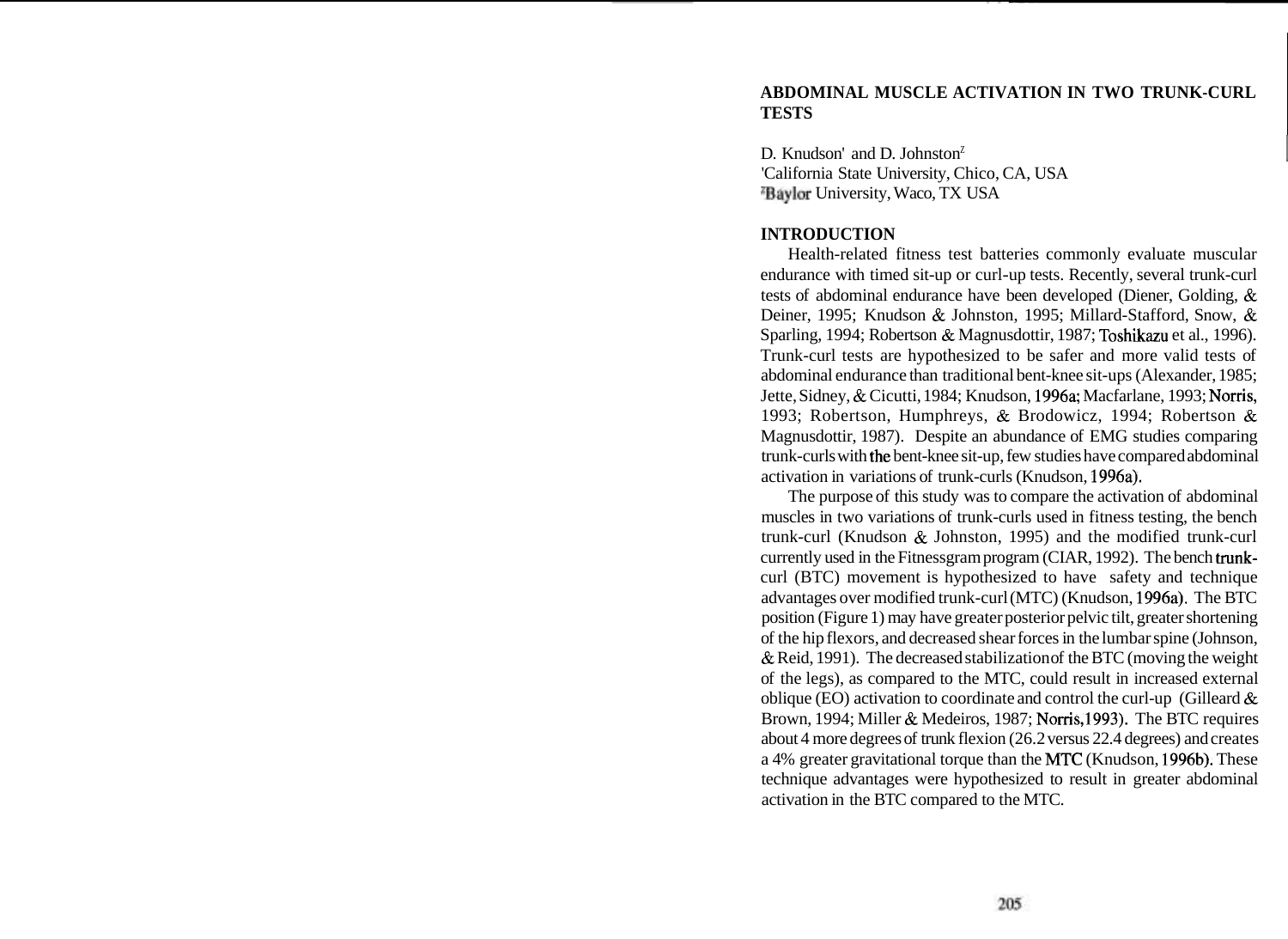

Figure 1. Starting positions of the MTC and the BTC

## **METHODS**

Twenty-three college students (12 female and 11 female) volunteered to participate in the study and gave informed consent. Subjects were between 19 and 24 years of age with mean  $(+/- SD)$  height and mass of  $1.70 +/-0.15$ m and  $69.7 + 15.1$  kg.

Surface electromyography was used to measure the activity of the rectus abdominis (RA) and the external oblique (EO) muscles during the two **tnmk**curl exercises. Silver/silver-chloride surface electrodes (10 mm) were placed on the right upper rectus abdominis and the left external oblique. A ground electrode was placed on the anterior superior iliac spine. Raw EMG signals were amplified by a Noraxon Myosystem 2000. The amplifier provided a gain of 10,000, CMRR of 115 db, input impedance of 10 megaohms, and a bandpass of 16 to 500 Hz. A Penny & Giles MI80 electrogoniometer was attached to the right iliac crest and the rib cage to document the initiation of each trunk-curl. EMG and goniometer signals were wire transmitted and 12 bit **AID** converted at 1000 Hz and saved.

Subjects were familiarized with the two trunk-curl tests and were instructed to smoothly perform the movements to a cadence (20 repetitions per minute) maintained by a metronome (Godfrey, Kindig, & Windell, 1977; Noble,1981). The order of the BTC and the MTC was randomized and at least one minute of rest was given between tests. EMG and goniometer data were collected for six repetitions arbitrarily chosen within the first 20 repetitions (one minute). Two maximal isometric trunk flexions (flexion and flexion with axial rotation) against manual resistance (MVC's) were performed following the trunk-curl tests.

Raw EMG data were full-wave rectified and the initiation of each trunkcurl was established by the goniometer signal. The mean rectified EMG signals of the RA and EO was calculated over the first 500 ms after the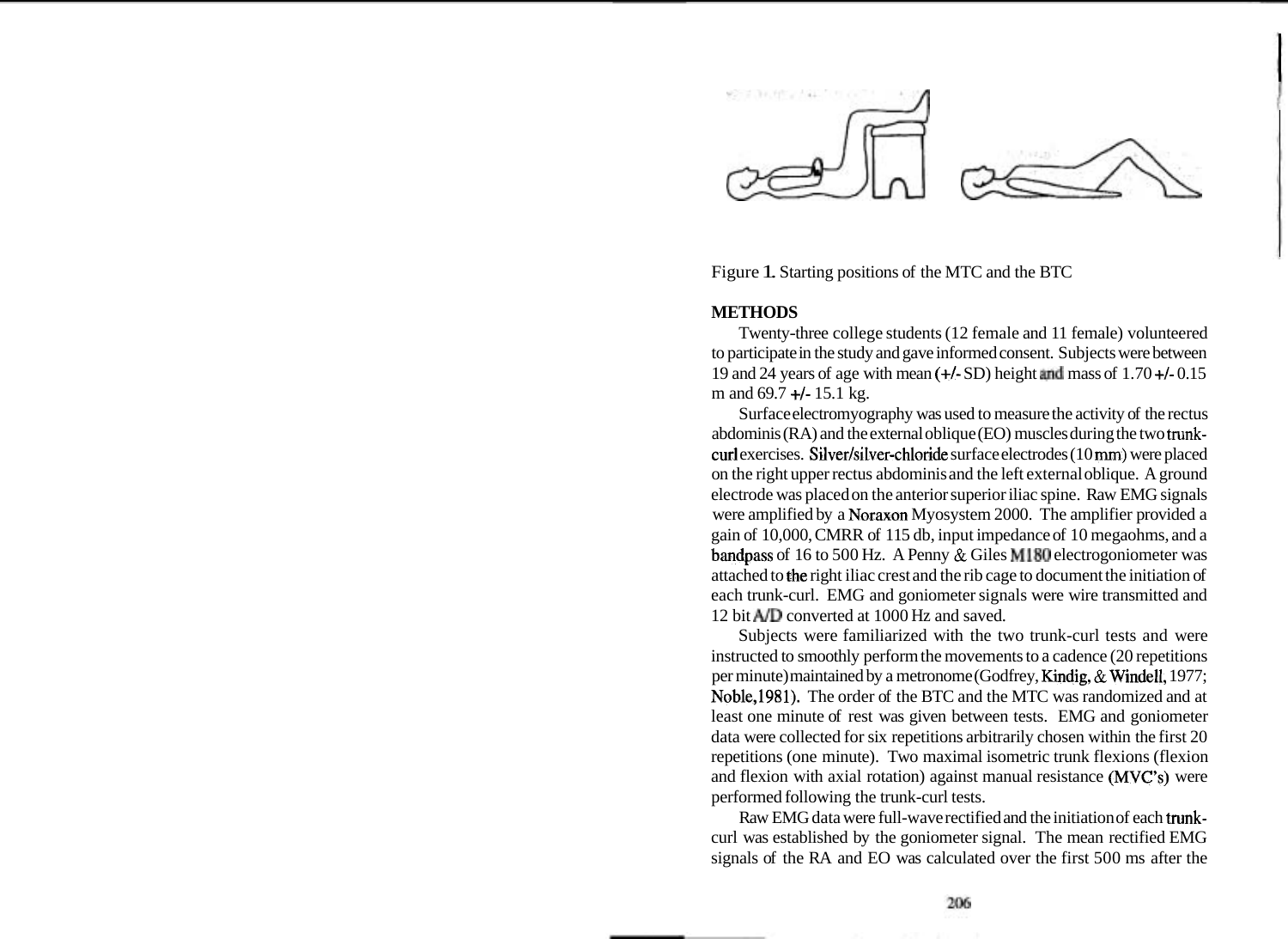initiation of trunk flexion. Mean EMG voltages of each muscle for each subject were averaged across the six repetitions and expressed as a percentage of MVC. Two dependent t tests with a Bonferroni correction were used to examine the effect of trunk-curl test on the activation of the RA and EO. Statistical significance for the study was set at  $p < 0.05$ .

#### **RESULTS AND DISCUSSION**

Dependent t-tests demonstrated that the rectus abdominis (RA) activation in the bench trunk-curl (BTC) and the modified trunk-curl (MTC) were not significantly different ( $t = 1.12$ ,  $p = 0.27$ ). There was also no significant difference in external oblique (EO) activation between the two trunk-curl tests ( $t = 1.13$ ,  $p = 0.27$ ) The mean normalized activation of the RA and EO in the two trunk-curl tests are presented in Table 1.

| Muscle   | <b>BTC</b>             | <b>MCU</b>             |
|----------|------------------------|------------------------|
| RA<br>EΩ | 14.2(5.2)<br>12.0(4.4) | 13.5(4.6)<br>10.9(5.1) |
|          |                        |                        |

Data in percent of maximal voluntary contraction (MVC).

**Table 1.** Mean ( $\pm$  SD) Normalized EMG of the Rectus Abdominis (RA) and External Oblique (EO) for the Bench Trunk-Curl (BTC) and the Modified Trunk-Curl (MTC)

Several aspects of the results were consistent with previous EMG studies of abdominal muscles. Results supported a recent study finding similar EMG activity of the abdominal muscles in several curl-up variations (Behm et. al., 1997). Mean activation of the RA and EO in the initial concentric phases of these trunk-curls were between 10.9 and 14.2% of MVC. This was slightly less than the 30 to 40% activation reported in six variations of abdominal exercises studied by Ekholm, Arborelius, & Fahlcrantz (1979). These results suggest that trunk-curl movements without external loads provide a small resistance to the abdominal muscles.

Within subjects the mean rectified EMG across the six repetitions of each curl-up were quite consistent. However, like previous studies of abdominal tests and exercises, between subject responses of abdominal muscles to the various trunk-curls and maximal voluntary contractions showed larger variability (Ekholm, Arborelius, & Fahlcrantz, 1979; Gilleard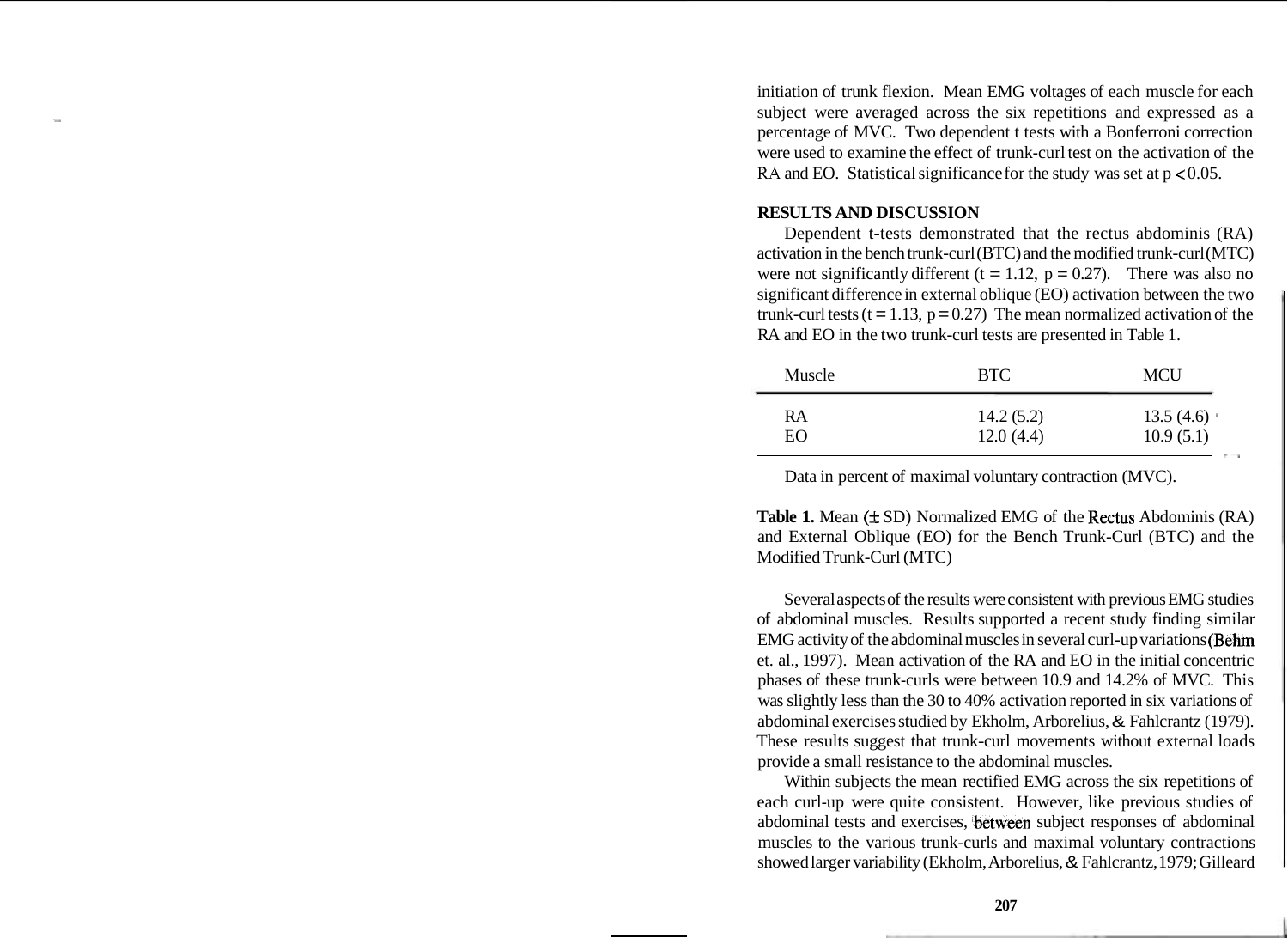& Brown, 1994; Sarti et. al., 1996). 'Seventy percent of the subjects utilized greater EO activity in the BTC than in the MTC and sixty-one percent of the subjects used greater RA activity in the BTC than in the MTC. Previous abdominal muscle training and skill in the movements have recently been found to be factors contributing to the large between subject variability of EMG responses of abdominal muscles (Sarti et. al., 1996). Future studies factor in level of training and expertise in examining differences in abdominal muscle activation across exercise techniques.

Between subject variability was also observed in the EMG responses to the isometric MVC's. Maximal EMG voltage of the EO was measured in some subjects in the symmetric trunk flexion, not the trunk flexion combined with axial rotation. This variability has also been observed in a previous study (Noble, 1981). Noble (1981) found that the EMG of the EO was more sensitive to changes in exercise technique than the RA, and surprisingly EO activity was not always greater in movements including a twist.

# **CONCLUSIONS**

It was hypothesized that the body positioning advantages of the BTC would create significantly greater **RA** and EO activation than the MTC. The data did not support this hypothesis, and it was concluded that for these subjects there was no significant difference in mean normalized EMG of: the RA and EO between the BTC and the MTC. The lack of statistical significance was not likely a type I1 error because the statistical power of this experiment was greater than 0.90. The lack of a statistically significant difference may be due to the large between subject variability of abdominal muscle activation in normal subjects.

### **REFERENCES**

Alexander, M.J.L. (1985). Biomechanics of sit-up exercises. CAHPER Journal. **51(5)**, 36-38.

Beim, G.M. et. al., (1997). Abdominal strengthening exercises: a comparative EMG study. Journal of Sport Rehabilitation. 6, 11-20.

Cooper Institute for Aerobics Research. (1992). The Prudential Fitnessgram: test administration manual. Dallas, TX: CIAR.

Diener, M.H., Golding, L.A., & Diener, D. (1995). Validity and reliability of a one-minute sit-up test of abdominal strength and endurance. Sports Medicine, Training, and Rehabilitation, 6, 105-119.

Ekbolm, J., Arborelius, U., & Fahlcrantz, A. (1979). Activation of abdominal muscles during some physiotherapeutic exercises. Scandinavian Journal of Rehabilitation Medicine. 11,75-84.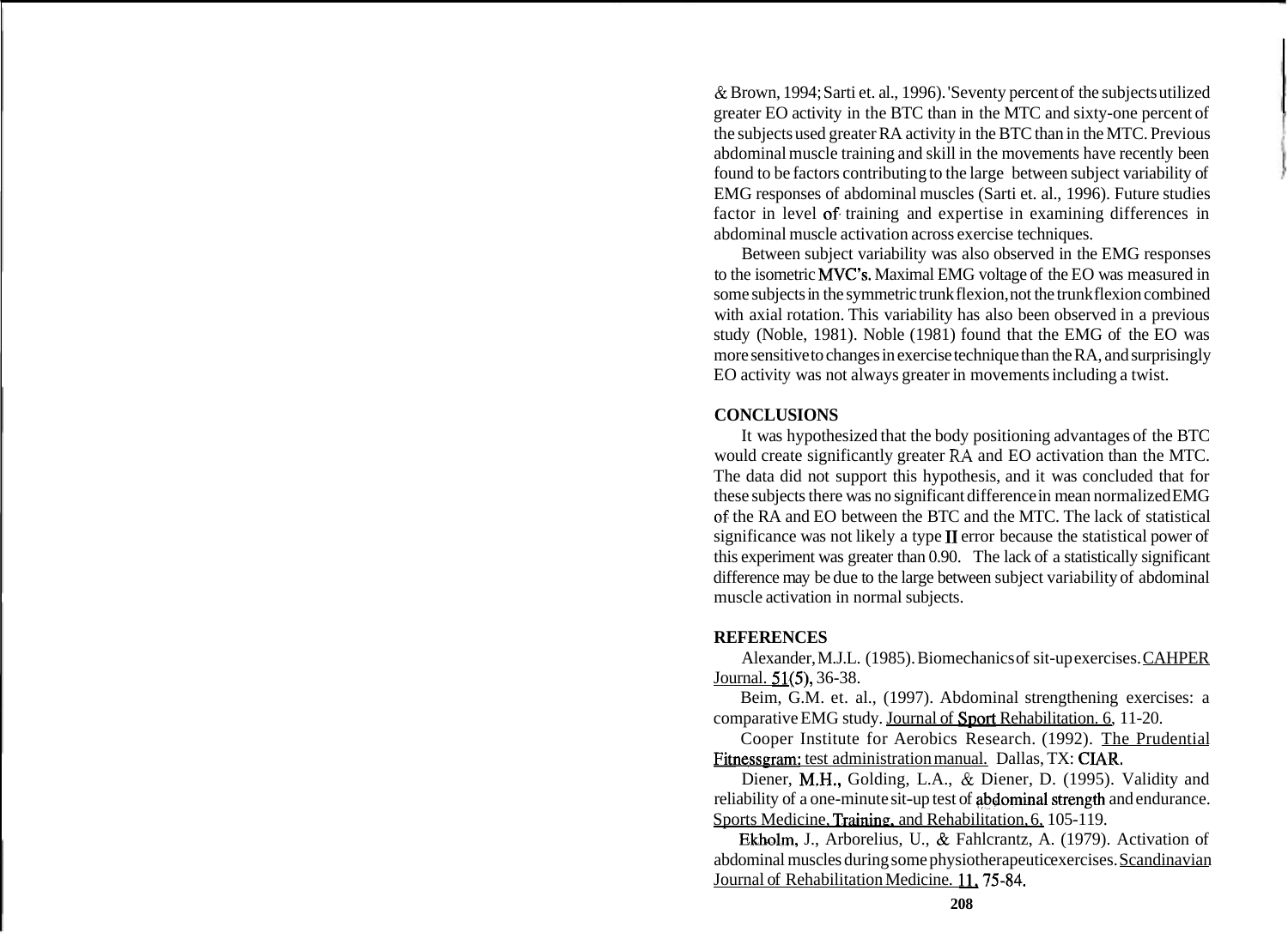Gilleard, W.L., & Brown, J.M.M. (1994). An electromyographic validation of an abdominal muscle test. Archives of Phvsical Medicine and Rehabilitation, 75, 1002-1007.

Godfrey, K.E., Kindig, L., & Windell, E.J. (1977). Electromyographic study of duration of muscle activity in sit-up variations. Archives of Physical Medicine and Rehabilitation. 58, 132-135.

Guimaraes, A.C.S. et. a]., (1991). The contribution of the rectus abdominis and rectus femoris in twelve selected abdominal exercises: an electromyographic study. Journal of Sports Medicine and Physical Fitness, abdominis an<br>electromyogi<br>31,222-230.

Jette, M., Sidney, K., & Cicutti, N. (1984).A critical analysis of situps: a case for the partial curl-up as a test of abdominal muscular endurance. CAHPER Journal. 50(8), 4-9.

Johnson, C., & Reid, J.G. (1991). Lumbar compressive and shear forces during various trunk curl-up exercises. Clinical Biomechanics, 6, 97-104.

Knudson, D. (1996a). A review of exercise and fitness tests for abdominal muscles. Sports Medicine Update. 11(1), 4-5,25-30.

Knudson, D. (1996b). Trunk flexion range of motion in two abdominal fitness tests. Paper presented to the Research Section, TAHPERD Annual Convention, Corpus Christi, TX.

Knudson, D., &Johnston, D. (1995). Validity and reliability of a bench trunk-curl test of abdominal endurance. Journal of Strength and Conditioning Research, 9, 165-169.

Macfarlane, P.A. (1993). Out with the sit-up, in with the curl-up. JOPERD, 64(6), 62-66.

Millard-Stafford, M., Snow, T., & Sparling, P. (1994). Comparison of the Georgia Tech curl-up test to the AAHPERD sit-up test. GAHPERD Journal. 28(1), 14-17.

Miller, M.I., & Medeiros, J.M. (1987). Recruitment of internal oblique and transversus abdominis muscles during the eccentric phase of the curlup exercise. Physical Therapy, 67, 1213-1217.

Noble, L. (1981). Effects of various types of situps on iEMG of the abdominal musculature. Journal of Human Movement Studies, 7,124-130.

Norris, C.M. (1993). Abdominal muscle training in sport. British Journal of Sports Medicine. 27,19-27.

Robertson, L.D., Humphreys, S.L., & Brodowicz, G.R. (1994). Estimating abdominal endurance capacity at the fatigue threshold (AECFT). Journal of Human Movement Studies. 27, 101-115.